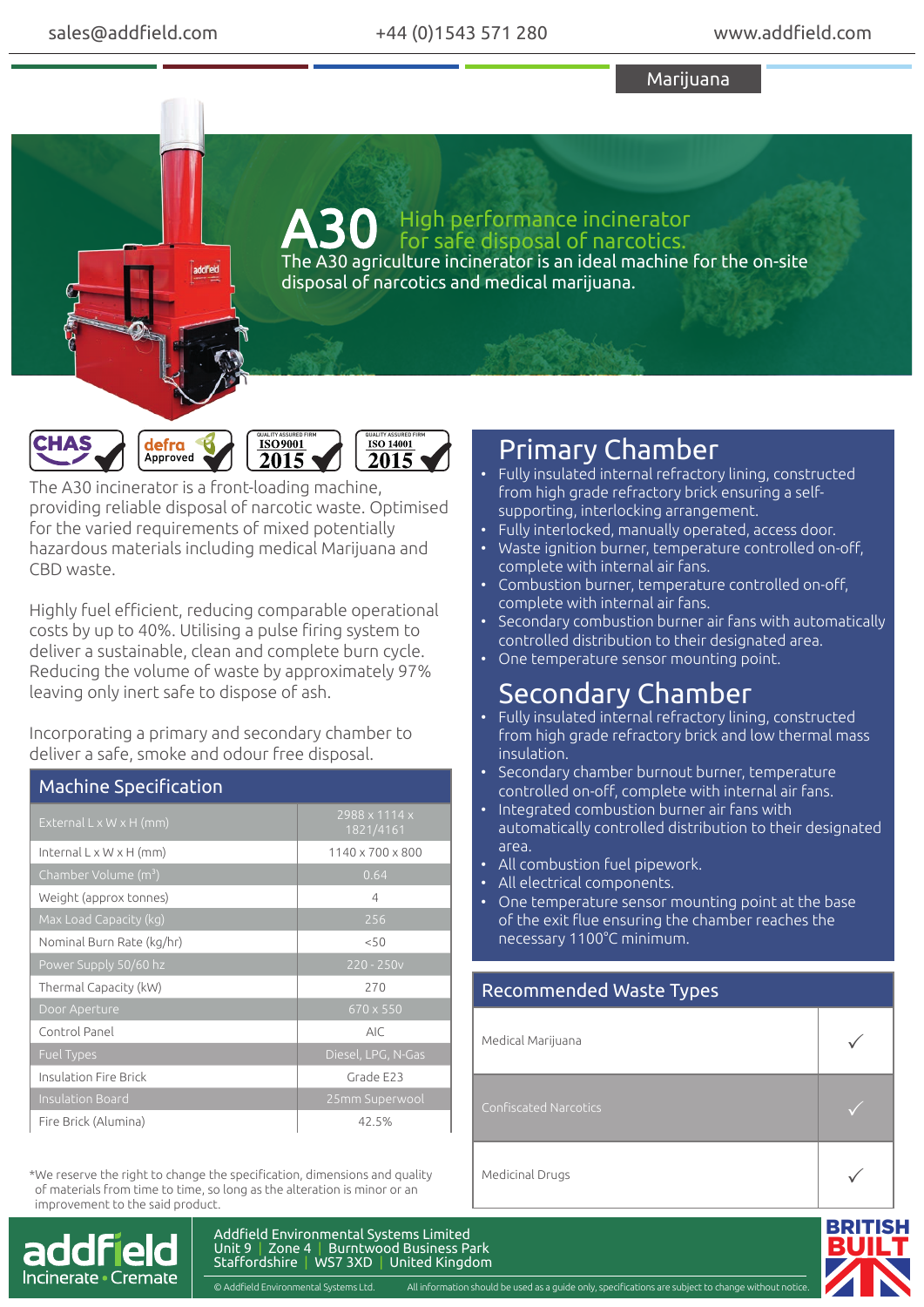Marijuana



A30

erformance incinerator safe disposal of narcotics.

### Waste Loading and De-Ashing

The A30 incinerator is designed for front-loading through the main access door. Due to the composition of wastes they can incinerate, security measures should be in place on the site. At the end of every incineration cycle ash should be removed through the loading door into the supplied catcher tray prior to being re-loaded for the next incineration.

## The Addfield Difference

- Pre-fabricated 8mm & 10mm robust mild steel casing, seam welded and suitably stiffened/ braced where necessary.
- Lightweight resilient refractory fibre insulation door, providing a tight seal, giving excellent thermal efficiency.
- Primary and secondary chamber lining thickness 180mm, rated at 1650°C.
- Low thermal mass door lining, with removable roof and back plate for ease of maintenance.
- Paint finishing The steel structures are painted using a two-pack high grade paint system.
- Pre-programmed control panel able to be manually adjusted for optimal results. Push button and touch screen control with data logging.
- A 180mm thick refractory lining, using fire bricks and insulation bricks, improving thermal efficiency.

### Additional Operation Equipment





### Fuel Tank

Allowing you to operate the incinerator in all locations as well as providing a backup to your traditional supply. Available in 1000 to 5000 litre capacity. Fuel can be safely stored and monitored in close proximity to your incinerator.



De-ashing Tools

De-ashing tools increase the comfort of de-ashing the cremator. Associated with removing hot ash from the chamber of the cremator straight into the ash box.



#### Venturi System

An advanced flue gas treatment system designed to further reduce dust, acid gasses, dioxins and furans. Highly effective the venturi is widely regarded as the leading treatment system in its field.



Addfield Environmental Systems Limited Unit 9 | Zone 4 | Burntwood Business Park Staffordshire | WS7 3XD | United Kingdom